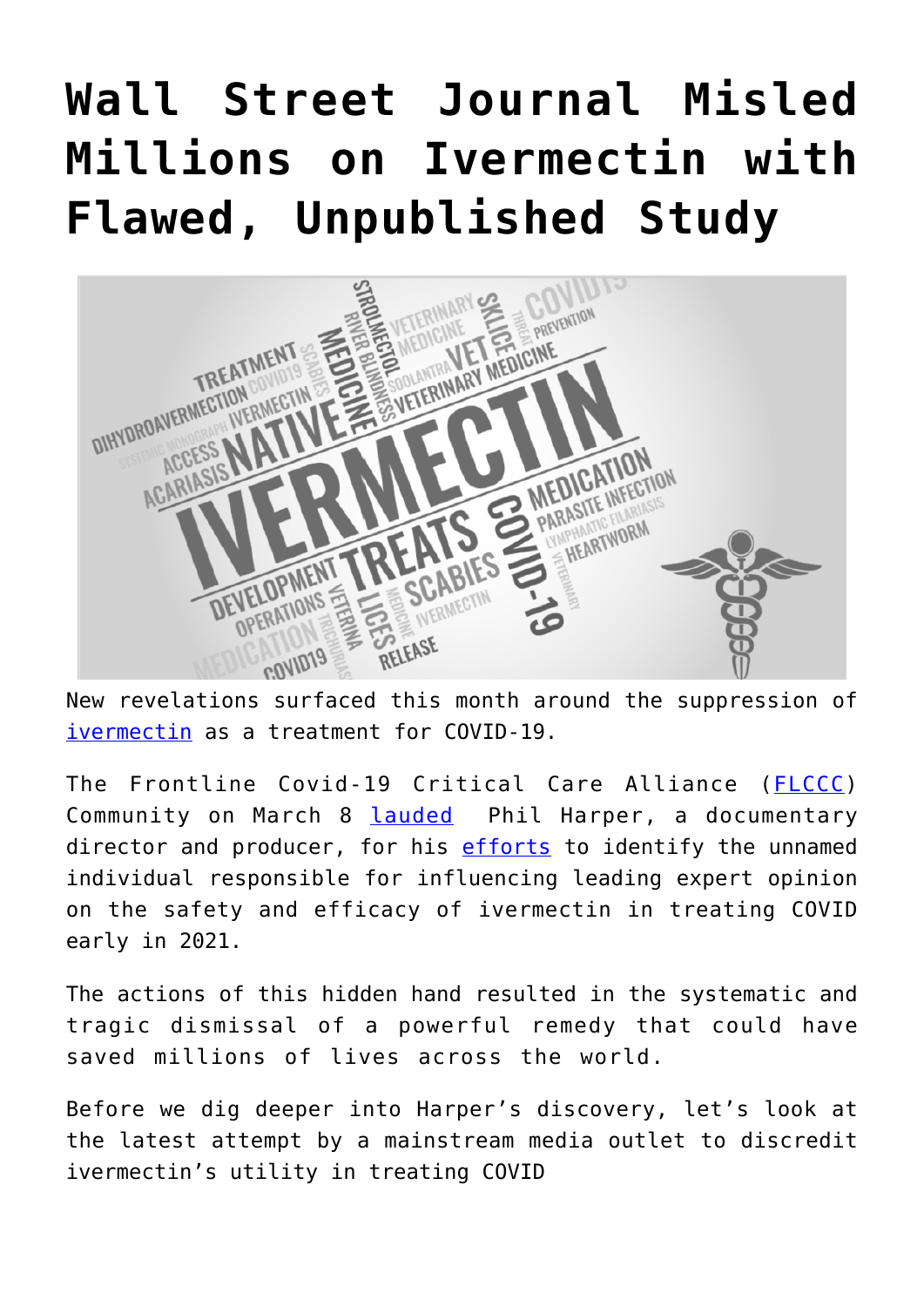### **The Wall Street Journal misleads the public**

The Wall Street Journal on March 18 published an [article](https://www.wsj.com/articles/ivermectin-didnt-reduce-covid-19-hospitalizations-in-largest-trial-to-date-11647601200?fbclid=IwAR3Gp53SojSoVTzqLe0b-iBthYvgR2hAh2rErbTSapv1_vQTKBViTXKddhQ) with this headline: "Ivermectin Didn't Reduce Covid-19 Hospitalizations in Largest Trial to Date."

Headline readers will easily reach the seemingly obvious conclusion: Drs. [Anthony Fauci](https://www.amazon.com/Real-Anthony-Fauci-Democracy-Childrens/dp/1510766804) and Rochelle Walensky, along with the National Institutes of Health (NIH) and the Centers for Disease Control and Prevention, were right all along.

However, for those who read beyond the headline and first few paragraphs, the story begins to morph.

The headline clearly states the trial in question was the largest to date. However, this is not the case — as the article's author, Sarah Toy, explains early in the piece:

"The latest trial, of nearly 1,400 Covid-19 patients at risk of severe disease, is the largest to show that those who received ivermectin as a treatment didn't fare better than those who received a placebo."

This wasn't the largest trial to date  $-$  it was only the largest trial to date among the subset of trials that have shown no benefit of ivermectin.

Was this an oversight? Or was it a deliberate attempt to confuse the [42 million readers](https://images.dowjones.com/wp-content/uploads/sites/183/2018/05/09164150/WSJ.com-Audience-Profile.pdf) of The Wall Street Journal's digital content?

Putting aside the possible intention to mislead, it is impossible for a study to definitively prove that no effect exists. This is what is referred to in science as the null hypothesis, meaning an intervention has no effect.

It is entirely possible that a study may demonstrate no measurable effect. It is quite a different thing to prove that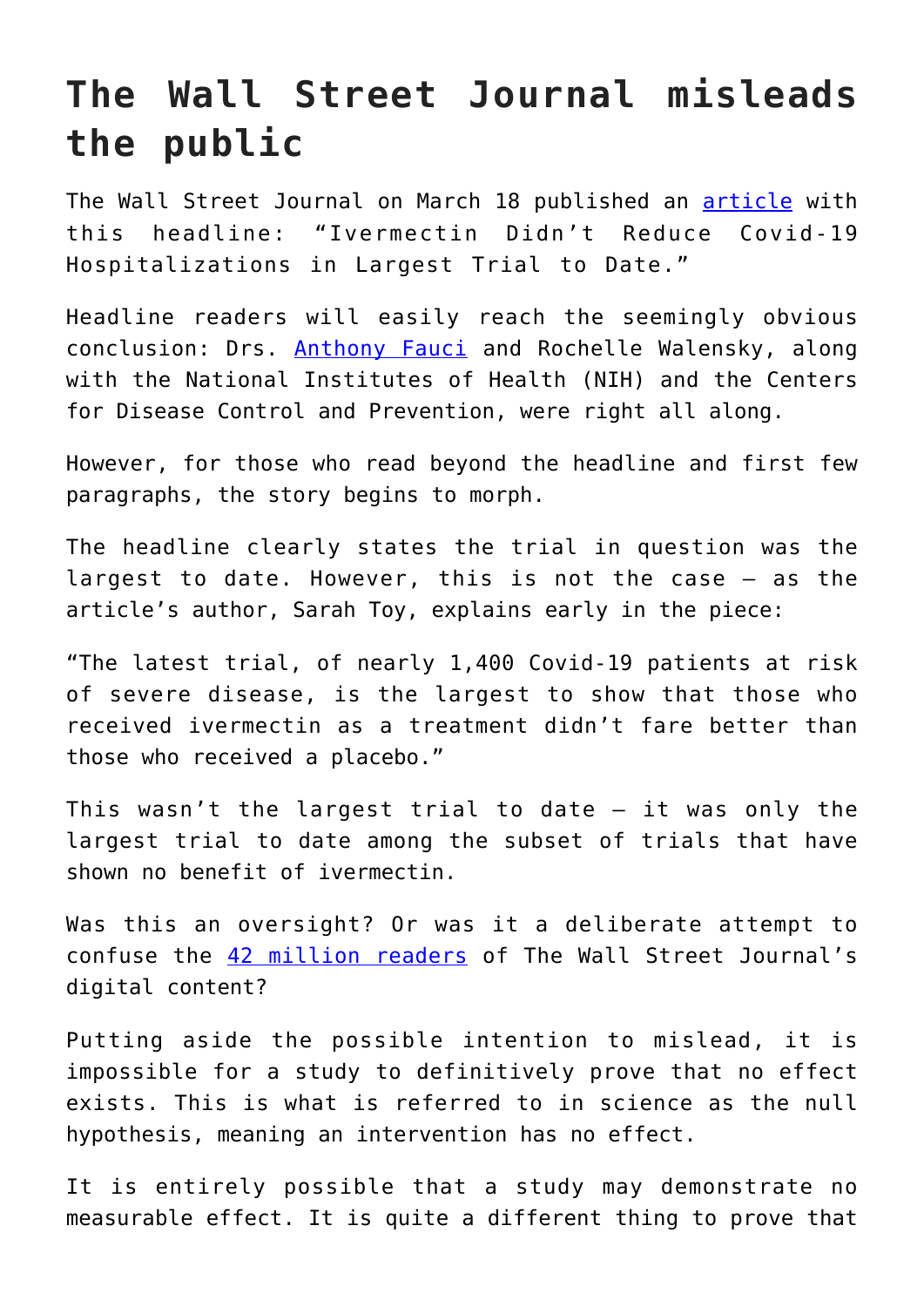that same intervention will not have an effect under any circumstances.

To put it flatly, one cannot prove that something doesn't exist.

Toy chose not to mention the  $81$  separate studies  $-$  involving a combined 128,000 participants — that demonstrated an average efficacy of 65% for several different outcomes.

She also did not mention the [22 studies](https://ivmmeta.com/) — involving nearly 40,000 people — around the outcome in question, hospitalization. Those studies showed an average efficacy of 39%.

The Wall Street Journal did not cite the study that was the focus of its article, because the study hasn't yet been published. Yet Toy assured readers the study has been "accepted for publication in a major peer-reviewed medical journal."

With no paper to cite, the journal instead quoted Edward Mills, one of the study's lead researchers and a professor of health sciences at Canada's McMaster University in Hamilton, Ontario:

"There was no indication that ivermectin is clinically useful."

Of note, all participants in this prospective study were drawn from one of 12 clinics in the Minas Gerais region of Brazil. All were at risk for severe disease due to underlying comorbidities.

The dosing regimen was unspecified and COVID diagnosis was made through rapid testing only.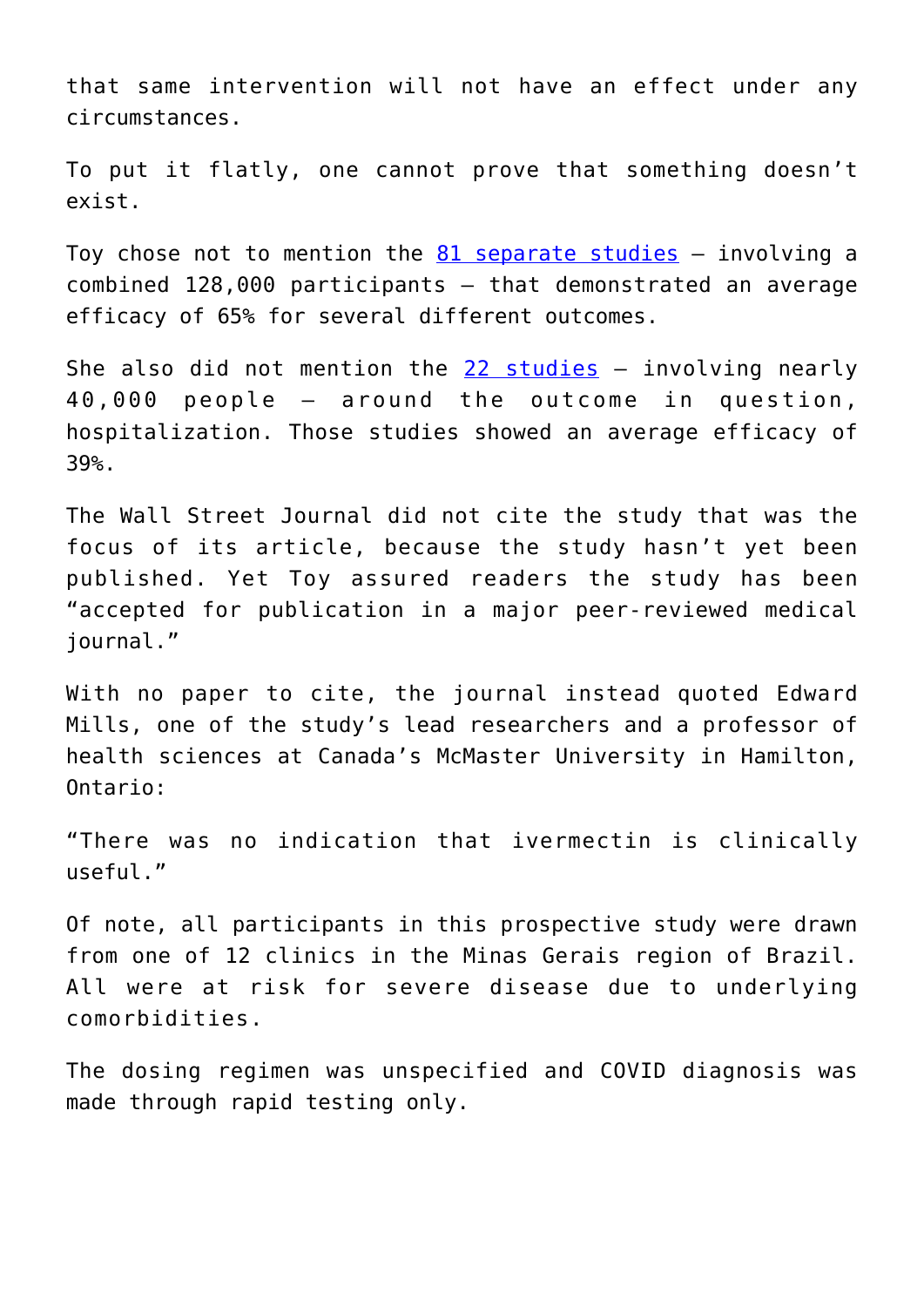### **The real story behind ivermectin and COVID-19**

The Wall Street Journal article is yet another widely read piece that cherry-picks studies that purportedly show no benefit while categorically ignoring the mounting evidence to the contrary.

The systematic suppression of ivermectin's efficacy against COVID has been well documented by The Defender [here](https://childrenshealthdefense.org/defender/ivermectin-big-pharma-rfk-jr-the-real-anthony-fauci/), and in Robert F. Kennedy, Jr.'s New York Times bestselling [book](https://www.amazon.com/Real-Anthony-Fauci-Democracy-Childrens/dp/1510766804), "The Real Anthony Fauci."

However, as mentioned at the outset of this article, [FLCCC](https://covid19criticalcare.com/) this month [shed more light](https://flccc.substack.com/p/who-changed-the-scientific-conclusions?s=r) on the mystery behind Dr. Andrew Hill's stunning decision early in 2021 to recommend that more research would be required to support the use of ivermectin to treat COVID patients — despite the enormous amount of data suggesting otherwise.

It was Hill's so-called systematic review that effectively scuttled the World Health Organization's (WHO) acceptance of ivermectin as a potent COVID remedy.

Other governing medical bodies, including the NIH, the U.S. Food and Drug Administration and the UK's Medicines and Healthcare products Regulatory Agency immediately fell in line behind the WHO's stance.

Hill had been a strong [advocate](https://rumble.com/vu17ze-andrew-hill-presents-to-collaborative-covid-workshop-december-2020.html) for ivermectin in the closing months of 2020. In October 2020, he was tasked by the WHO to present the findings on ivermectin.

Hill, [Dr. Tess Lawrie](https://uk.linkedin.com/in/tess-lawrie-71b53652), director of The Evidence-Based Medicine Consultancy, Ltd. and other researchers were collaborating to publish their findings in early 2021. Those findings would definitively conclude that ivermectin could and should be used to treat COVID at all stages of the disease.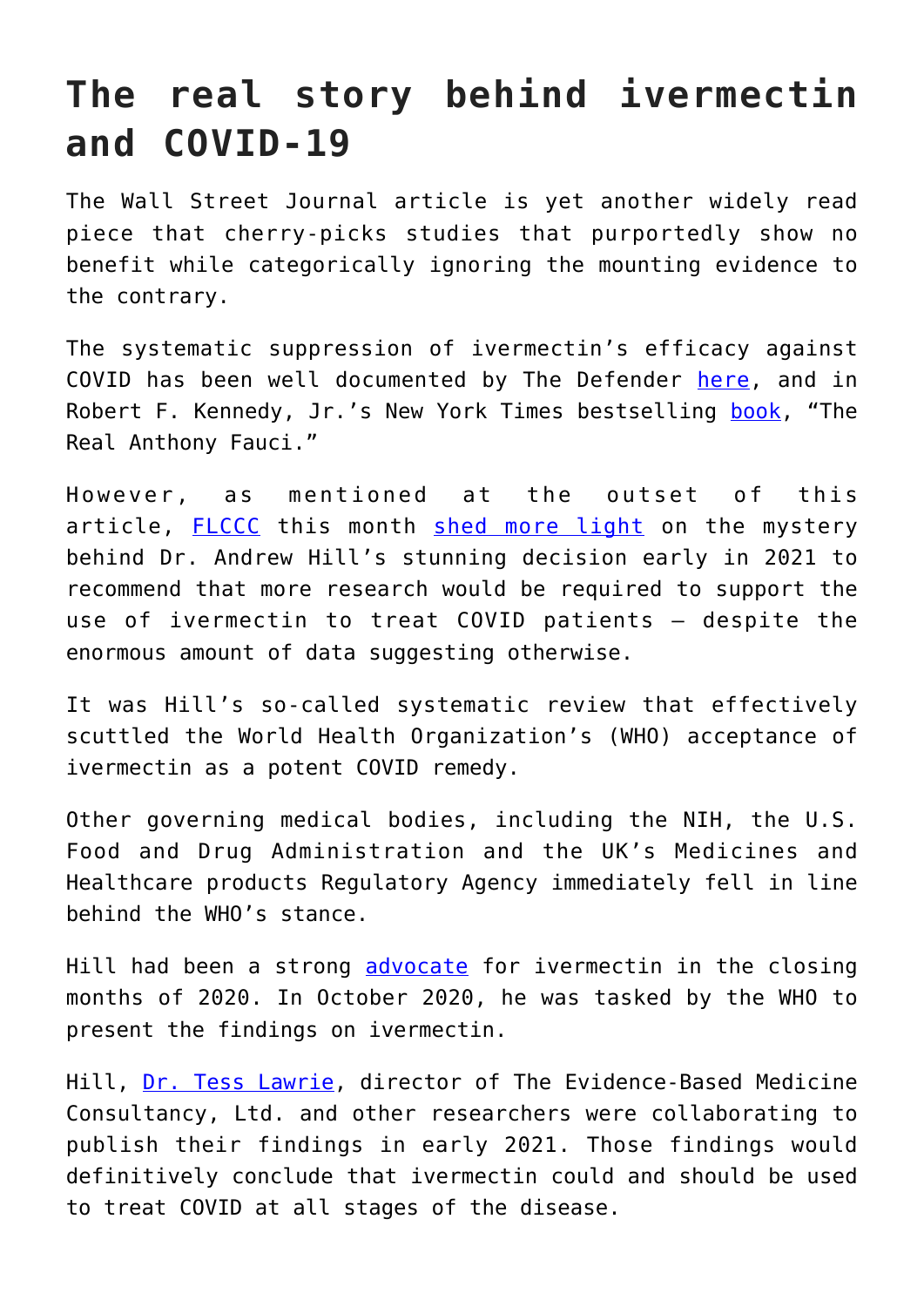On Jan. 18, 2021, days before the planned publication of this joint effort, Hill chose to independently release his findings on preprint servers. He [concluded](https://assets.researchsquare.com/files/rs-148845/v1_covered.pdf?c=1630436503) the opposite of what he and others had found through their research:

"Ivermectin should be validated in larger appropriately controlled randomized trials before the results are sufficient for review by regulatory authorities."

His shocking reversal of opinion drew immediate consternation from members of FLCCC and Lawrie. Soon after Hill released his paper, he spoke with Lawrie in a recorded zoom meeting that raised more questions.

Oracle Films [released](https://www.oraclefilms.com/alettertoandrewhill) an informative and succinct video that contextualizes the pivotal conversation between Hill and Lawrie.

When Lawrie confronted a squirming Hill, Hill eventually admitted the conclusions in his analysis had been influenced by [Unitaid](https://unitaid.org/#en), a quasi-governmental advocacy organization funded by the Bill & Melinda Gates Foundation and several countries — France, the UK, Norway, Brazil, Spain, the Republic of Korea and Chile — to lobby governments to finance the purchase of medicines from pharmaceutical multinationals for distribution to the African poor.

As Kennedy, chairman and chief legal counsel for [Children's](https://childrenshealthdefense.org/) [Health Defense](https://childrenshealthdefense.org/), writes in his book:

"Unitaid gave \$40 million to Andrew Hill's employer, the University of Liverpool, four days before the publication of Hill's study. Hill, a Ph.D., confessed that the sponsors were pressuring him to influence his conclusion.

"When Dr. Lawrie asked who was trying to influence him, Hill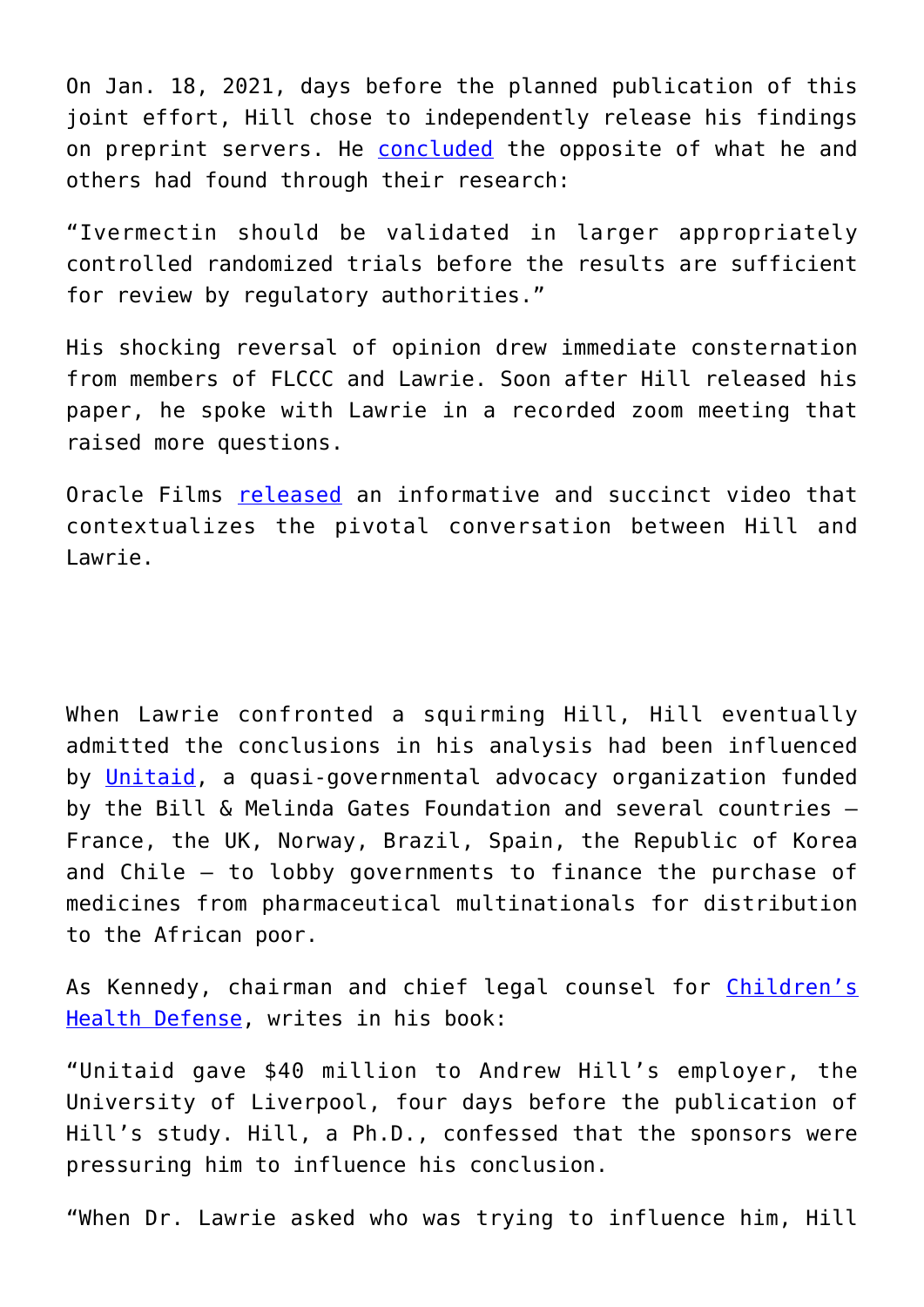said, 'I mean, I, I think I'm in a very sensitive position here …'"

Who was the Unitaid member who impelled Hill to change his tune?

Thanks to the sleuthing by Phil Harper, producer, director and author of a Substack newsletter under the moniker "[The](https://philharper.substack.com/) [Digger](https://philharper.substack.com/)," we may have an answer.

## **The hidden hand that muzzled ivermectin**

Harper explained his remarkable discovery, [writing:](https://philharper.substack.com/p/professor-tied-to-altered-andrew?r=nxypy&s=r)

"Sometimes information can be sitting right underneath your nose. Many suspected that 'persons unknown' had altered the paper, but we didn't know who. Who are these people who nudge science into profitable shapes?!"

In another Substack [article,](https://philharper.substack.com/p/ivermectin-part-3-the-people-behind?utm_source=url&s=r) Harper explained how he was able to identify crucial changes made in the days prior to the study's distribution by comparing it to a previous version that was emailed to Lawrie. This original version was not made public.

The changes were subtle but clearly designed to weaken the conclusions of the analysis. Even more suspicious was the deletion of Unitaid's financial contribution in the form of an "unrestricted research grant" from the funding declaration portion of the paper.

By examining the metadata attached to the [PDF document](https://assets.researchsquare.com/files/rs-148845/v1_covered.pdf?c=1630436503) Hill submitted to several preprint servers, Harper discovered that the author (as indicated in the metadata) of the paper was **[Andrew Owen](https://www.liverpool.ac.uk/systems-molecular-and-integrative-biology/staff/andrew-owen/research/)**, a professor of pharmacology & therapeutics and co-director of the Centre of Excellence in Long-acting Therapeutics (CELT) at the University of Liverpool.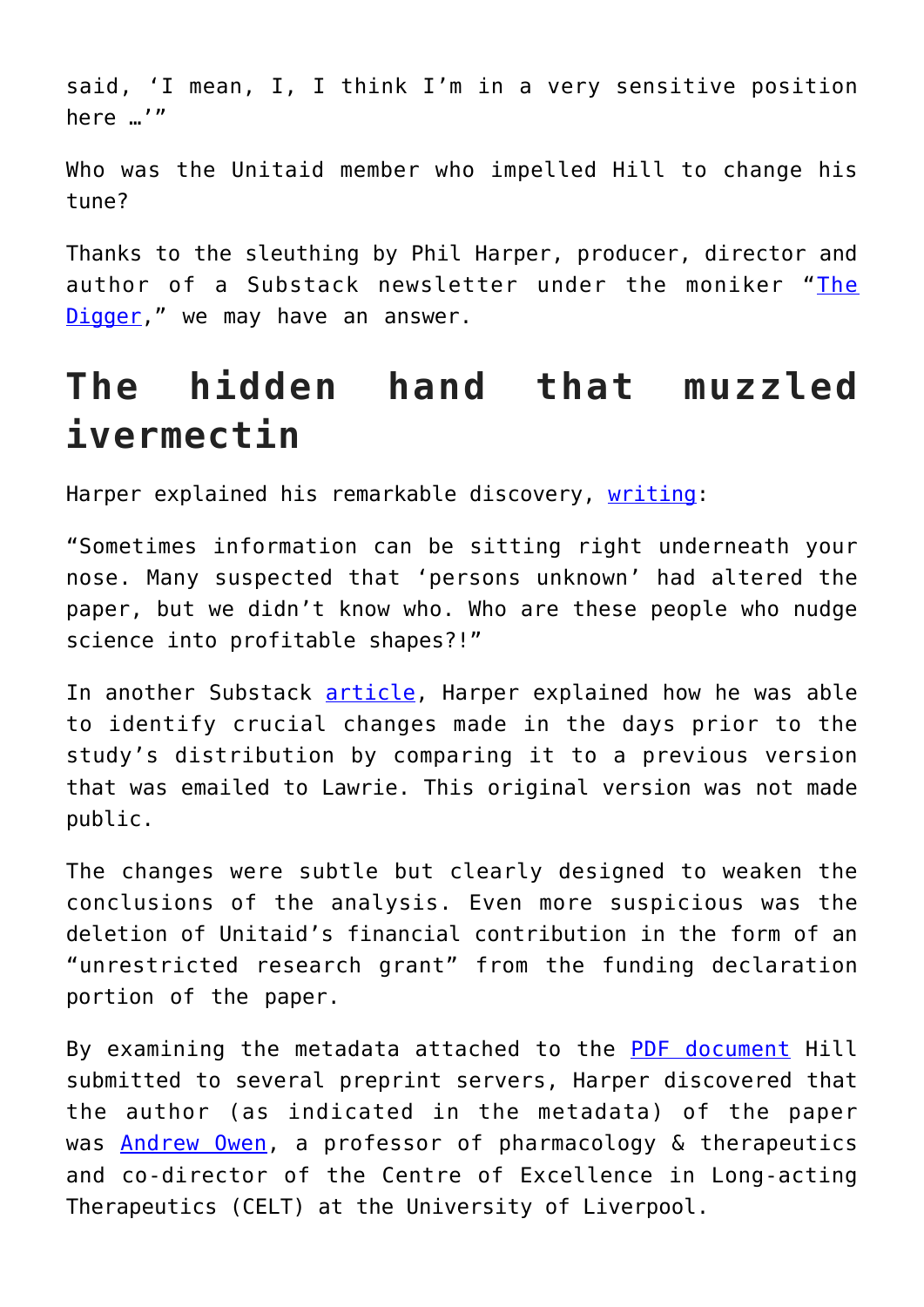Harper continues:

"His authorship is tied programmatically to the document, meaning a device or software programme registered to the name Andrew Owen saved off the document as a PDF. When exporting a PDF, Microsoft Word [automatically adds title and author](https://support.microsoft.com/en-us/office/view-or-change-the-properties-for-an-office-file-21d604c2-481e-4379-8e54-1dd4622c6b75) [information.](https://support.microsoft.com/en-us/office/view-or-change-the-properties-for-an-office-file-21d604c2-481e-4379-8e54-1dd4622c6b75)

"Unless someone used his computer, Andrew Owen has his digital fingerprint on the Andrew Hill paper. A paper we have very strong reason to believe was altered by 'people' at Unitaid."

Owen is also a scientific advisor to the WHO's COVID-19 Guideline Development Group. Just days before Hill's original paper was to be published, a \$40 million grant from Unitaid, the paper's sponsor, was given to CELT. Owen is the project lead for that grant.

According to Harper:

"The \$40 million contract was actually a commercial agreement between Unitaid, the University of Liverpool and Tandem Nano Ltd (a start-up company that commercializes 'Solid Lipid Nanoparticle' delivery mechanisms) — for which Andrew Owen is a top shareholder."

Owen is not listed as an author of the analysis, yet his digital fingerprint is on its last-minute revisions.

Instead, Hill listed all the authors of the studies that his systematic review was critiquing as co-authors of the review itself. This is a striking departure from standards of a systematic review, as it undermines the purpose and objectivity of such an analysis.

### **Conclusion**

It is difficult to summarize this situation without diluting the impact of what has been presented here.